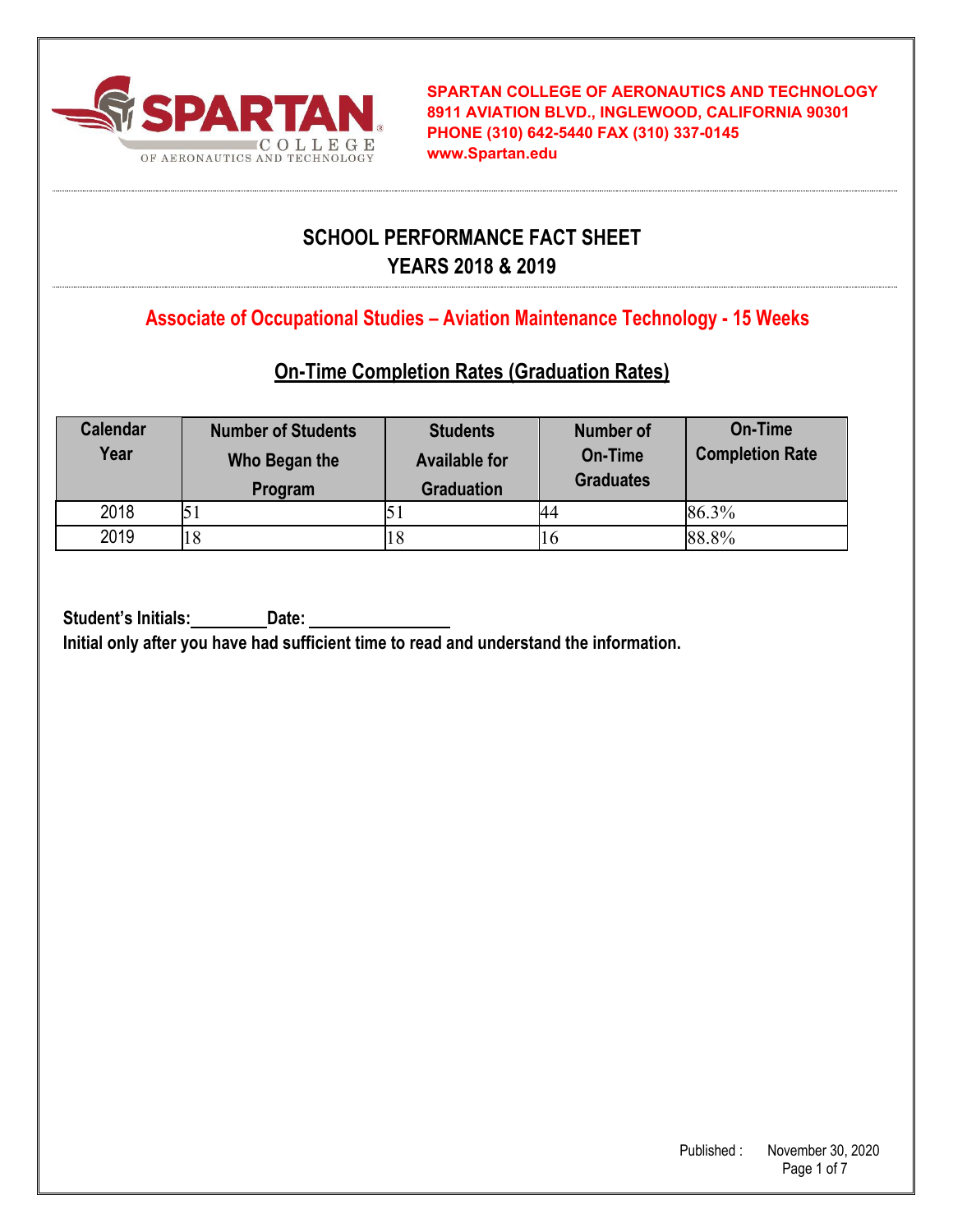

**SPARTAN COLLEGE OF AERONAUTICS AND TECHNOLOGY 8911 AVIATION BLVD., INGLEWOOD, CALIFORNIA 90301 PHONE (310) 642-5440 FAX (310) 337-0145** www.Spartan.edu

### **Job Placement Rates**

| <b>Calendar</b><br>Year | <b>Number of</b><br><b>Students</b><br><b>Who Began</b><br>Program | Number of<br><b>Graduates</b> | <b>Graduates</b><br><b>Available for</b><br><b>Employment</b> | <b>Graduates</b><br><b>Employed in the</b><br><b>Field</b> | <b>Placement Rate %</b><br><b>Employed in the</b><br><b>Field</b> |
|-------------------------|--------------------------------------------------------------------|-------------------------------|---------------------------------------------------------------|------------------------------------------------------------|-------------------------------------------------------------------|
| 2018                    |                                                                    | 49                            | 49                                                            | 18                                                         | 36.7%                                                             |
| 2019                    | 18                                                                 | 16                            | Iб                                                            |                                                            | 18.75%                                                            |

You may obtain from the institution a list of the employment positions determined to be in the field for which a student received education and training. To obtain this list, please ask an institutional representative or you can review the list the on the institutions website at www.spartan.edu/gainful-employment-LA.

### **Gainfully Employed Categories** *(includes data for the two calendar years prior to reporting)*

| <b>Calendar Year</b> | <b>Graduate Employed in</b> | <b>Graduates Employed in the</b> | <b>Total Graduates</b> |
|----------------------|-----------------------------|----------------------------------|------------------------|
|                      | the Field                   | Field at Least 30 Hours Per      | <b>Employed in the</b> |
|                      | 20-29 Hours Per             | <b>Week</b>                      | <b>Field</b>           |
|                      | <b>Week</b>                 |                                  |                        |
| 2018                 |                             | ١ð                               | 18                     |
| 2019                 |                             |                                  |                        |

#### **Part-Time vs. Full-Time Employment**

### **Single Position vs. Concurrent Aggregated Position**

| <b>Calendar Year</b> | <b>Graduates Employed</b><br>in the Field in a Single<br><b>Position</b> | <b>Graduates Employed in the</b><br><b>Field in Concurrent Aggregated</b><br><b>Positions</b> | <b>Total Graduates</b><br><b>Employed in the</b><br><b>Field</b> |
|----------------------|--------------------------------------------------------------------------|-----------------------------------------------------------------------------------------------|------------------------------------------------------------------|
| 2018                 | 18                                                                       |                                                                                               | 18                                                               |
| 2019                 |                                                                          |                                                                                               |                                                                  |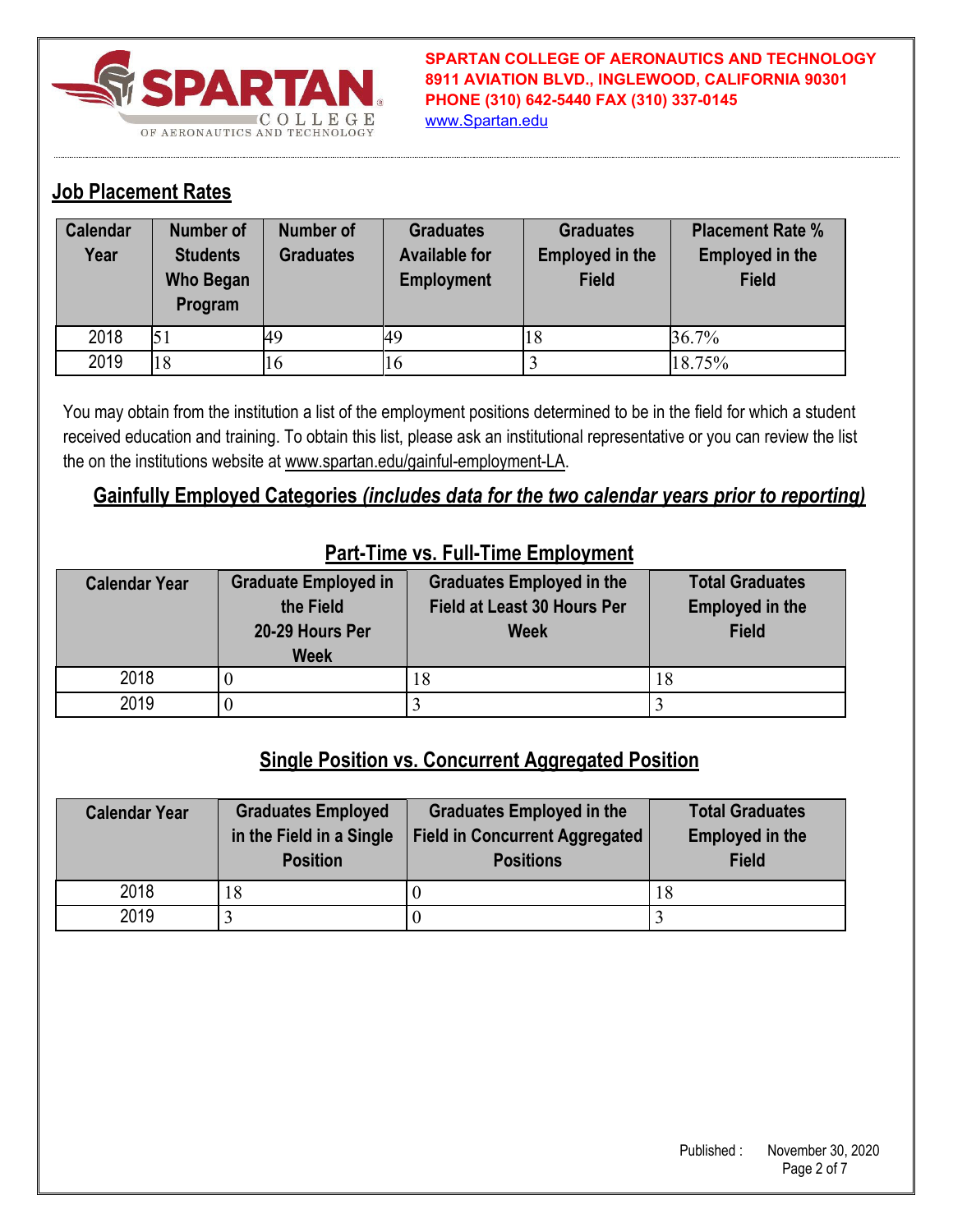

**SPARTAN COLLEGE OF AERONAUTICS AND TECHNOLOGY 8911 AVIATION BLVD., INGLEWOOD, CALIFORNIA 90301 PHONE (310) 642-5440 FAX (310) 337-0145**

#### www.Spartan.edu

### **Self-Employed / Freelance Positions**

| <b>Calendar Year</b> | <b>Graduates Employed who are Self-</b><br><b>Employed or Working Freelance</b> | <b>Total Graduates</b><br><b>Employed in the Field</b> |
|----------------------|---------------------------------------------------------------------------------|--------------------------------------------------------|
| 2018                 |                                                                                 |                                                        |
| 2019                 |                                                                                 |                                                        |

### **Institutional Employment**

| <b>Calendar Year</b> | <b>Graduates Employed in the Field who are</b><br><b>Employed by the Institution, an Employer</b><br>Owned by the Institution, or an Employer who<br><b>Shares Ownership with the</b><br>Institution. | <b>Total Graduates</b><br><b>Employed in the Field</b> |
|----------------------|-------------------------------------------------------------------------------------------------------------------------------------------------------------------------------------------------------|--------------------------------------------------------|
| 2018                 |                                                                                                                                                                                                       | 18                                                     |
| 2019                 |                                                                                                                                                                                                       |                                                        |

**Student's Initials: Date: Initial only after you have had sufficient time to read and understand the information.** 

#### **License Examination Passage Rates** *(includes data for the two calendar years prior to reporting)*

| <b>Calendar</b><br>Year | <b>Number of</b><br><b>Graduates in</b><br><b>Calendar Year</b> | <b>of</b><br><b>Number</b><br><b>Graduates</b><br><b>Taking Exam</b> | <b>Number Who</b><br><b>Passed First</b><br><b>Available Exam</b><br><b>Exam</b> | <b>Number Who</b><br><b>Failed First</b><br><b>Available</b><br><b>Exam</b> | <b>Passage</b><br>Rate |
|-------------------------|-----------------------------------------------------------------|----------------------------------------------------------------------|----------------------------------------------------------------------------------|-----------------------------------------------------------------------------|------------------------|
| 2018 $(*)$              |                                                                 |                                                                      |                                                                                  |                                                                             |                        |
| 2019 $(*)$              |                                                                 |                                                                      |                                                                                  |                                                                             |                        |

\*Examination Passage Rates: The Airframe & Power Plant Diploma program does not lead to employment for which passage of a state licensing examination is required.

**Student's Initials: Date: Initial only after you have had sufficient time to read and understand the information.**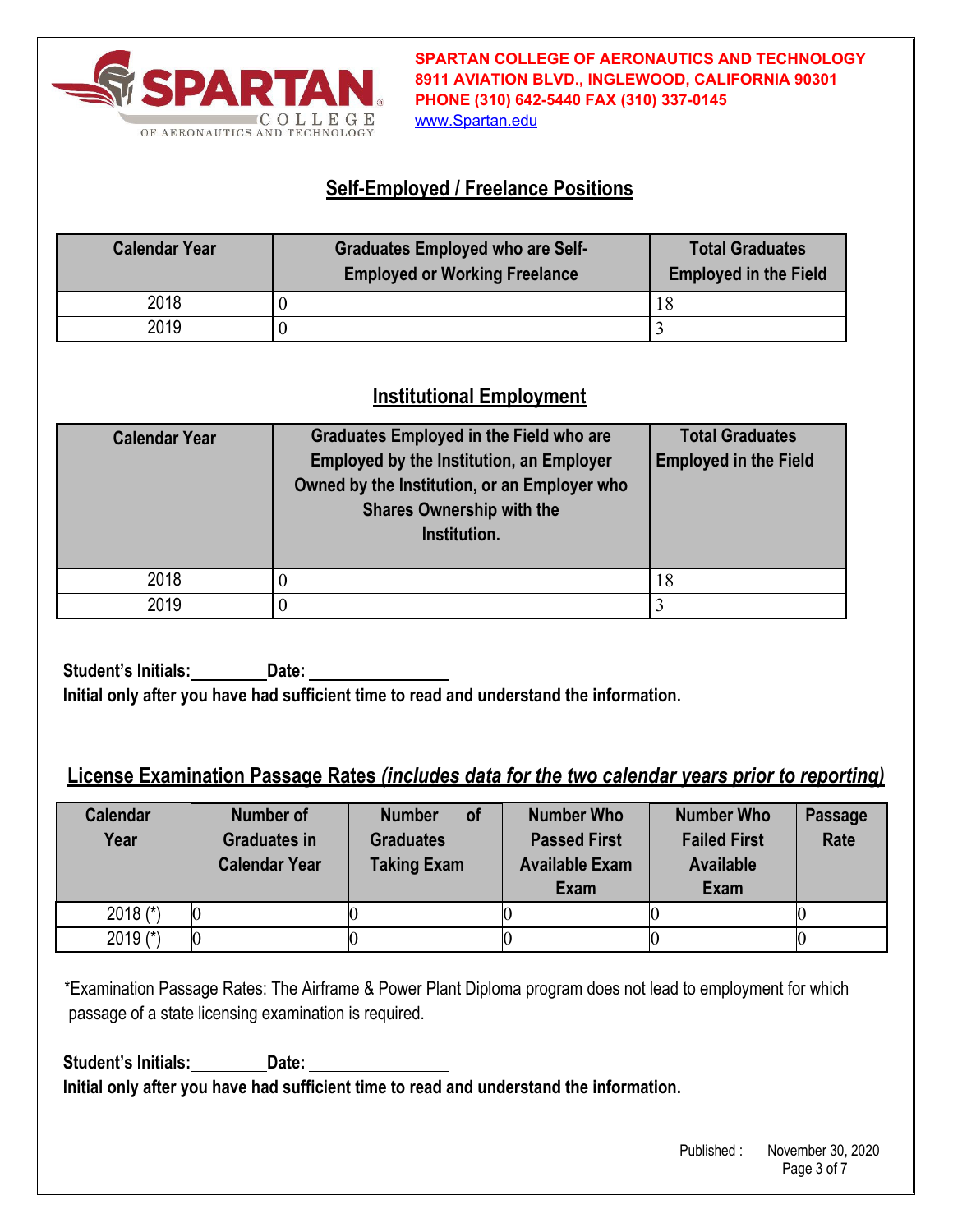

www.Spartan.edu

### **Salary and Wage Information**

**Annual salary and wages reported for graduates employed in the field.** 

| <b>Calendar</b><br>Year | <b>Graduates</b><br><b>Available for</b><br><b>Employment</b> | <b>Graduates</b><br><b>Employed in</b><br><b>Field</b> | \$20,001<br>\$25,000 | \$25,001<br>٠<br>\$30,000 | \$30,001<br>\$35,000 | \$35,001<br>٠<br>\$40,000 | \$40,001<br>\$45,000 |
|-------------------------|---------------------------------------------------------------|--------------------------------------------------------|----------------------|---------------------------|----------------------|---------------------------|----------------------|
| 2018                    | 49                                                            | 18                                                     | 0                    | $\cup$                    |                      |                           |                      |
| 2019                    | 16                                                            |                                                        | 0                    | U                         | ∽                    |                           |                      |

| \$45,001<br>٠<br>\$50,000 | \$50,001<br>\$55,000 | \$55,001<br>\$60,000 | \$60,001<br>\$65,000 | \$65,001<br>\$70,000 | \$70,001<br>\$75,000 | \$75,001<br>\$80,000 | <b>No Salary</b><br><b>Information</b><br><b>Reported</b> |
|---------------------------|----------------------|----------------------|----------------------|----------------------|----------------------|----------------------|-----------------------------------------------------------|
|                           |                      |                      |                      |                      |                      |                      | U                                                         |
|                           |                      |                      |                      | ν                    |                      |                      | - U                                                       |

A list of sources used to substantiate salary disclosures is available from the school at www.spartan.edu/placementgraduation-la.

Student's Initials:\_\_\_\_\_\_\_\_ Date: **Initial only after you have had sufficient time to read and understand the information.** 

# **Cost of Educational Program**

Total charges for the program for students completing on-time in 2018: \$10,019, 2019: \$10,314. Additional charges may be incurred if the program is not completed on-time.

Student's Initials: Date: **Initial only after you have had sufficient time to read and understand the information.**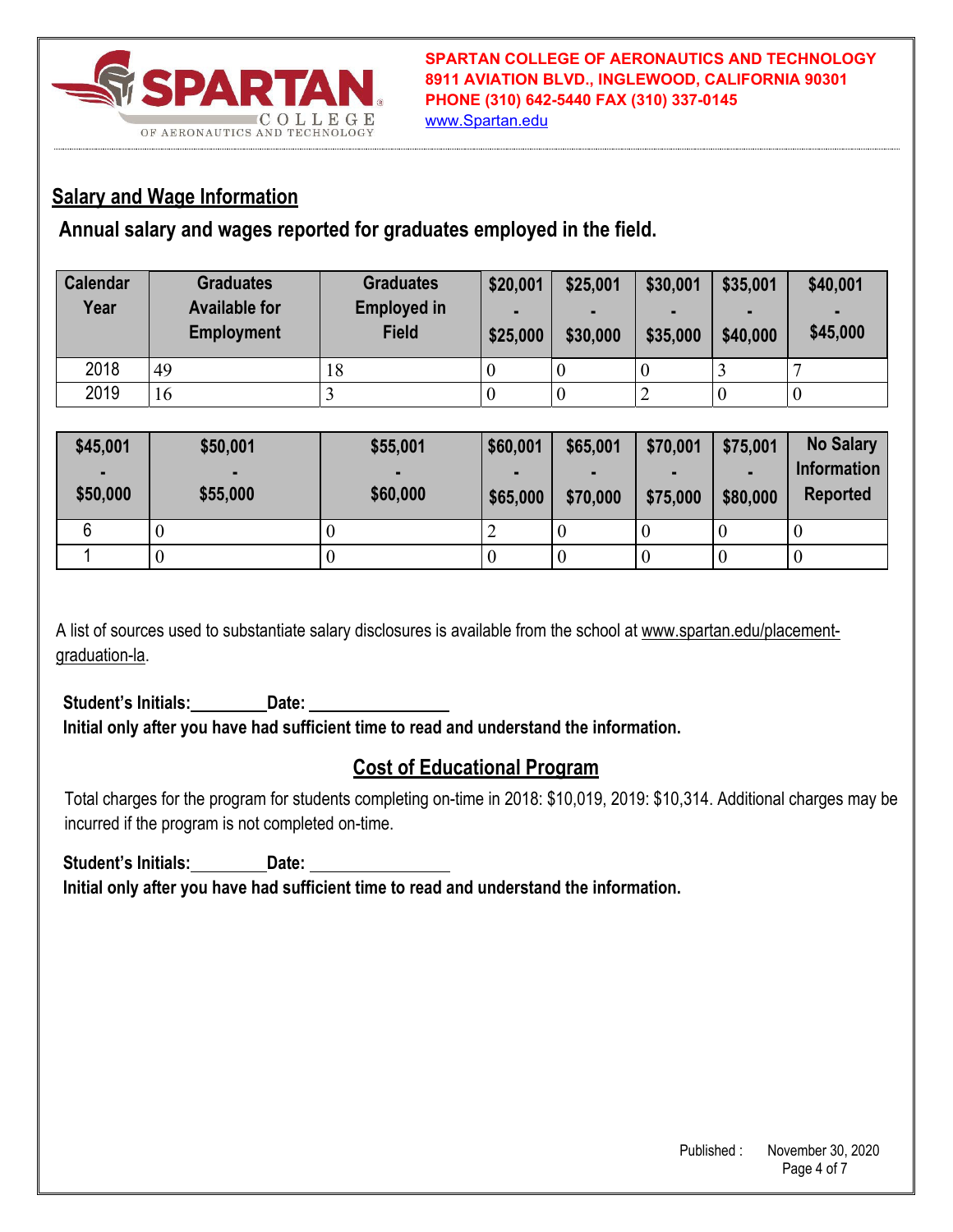# **Federal Student Loan Debt**

| <b>Calendar</b><br>Year | Most recent three year<br>cohort default rate, as<br>reported by the United<br><b>State Department of</b><br>Education. <sup>1</sup> | The percentage of<br>enrolled students<br>in 2018 receiving<br>federal student<br>loans to pay for<br>this program. | The average amount<br>of federal student<br>loan debt of 2018<br>graduates who took<br>out federal student<br>loans at this<br>institution. | The percentage of<br>graduates in 2018 who<br>took out federal<br>student loans to pay<br>for this<br>program. |
|-------------------------|--------------------------------------------------------------------------------------------------------------------------------------|---------------------------------------------------------------------------------------------------------------------|---------------------------------------------------------------------------------------------------------------------------------------------|----------------------------------------------------------------------------------------------------------------|
| 2018                    | $4.3\%$                                                                                                                              | 53.7%                                                                                                               | \$9,491                                                                                                                                     | 53.1%                                                                                                          |
| 2019                    | 3.94%                                                                                                                                | 72.0%                                                                                                               | \$7,426                                                                                                                                     | 72.0%                                                                                                          |

**<sup>1</sup>**The percentage of students who defaulted on their federal student loans is called the Cohort Default Rate (CDR). It shows the percentage of this school's students who were more than 270 days (9 months) behind on their federal student loans within three years of when the first payment was due. This is the most recent CDR reported by the U.S. Department of Education.

#### **Student's Initials: Date: Initial only after you have had sufficient time to read and understand the information.**

This fact sheet is filed with the Bureau for Private Postsecondary Education. Regardless of any information you may have relating to completion rates, placement rates, starting salaries, or license exam passage rates, this fact sheet contains the information as calculated pursuant to state law.

Any questions a student may have regarding this fact sheet that have not been satisfactorily answered by the institution may be directed to the Bureau for Private Postsecondary Education at 2535 Capitol Oaks Drive, Suite 400, Sacramento, CA 95833, www.bppe.ca.gov, toll-free telephone number (888) 370-7589 or by fax (916) 263-1897.

Student Name - Print

Student Signature Date Date

School Official Date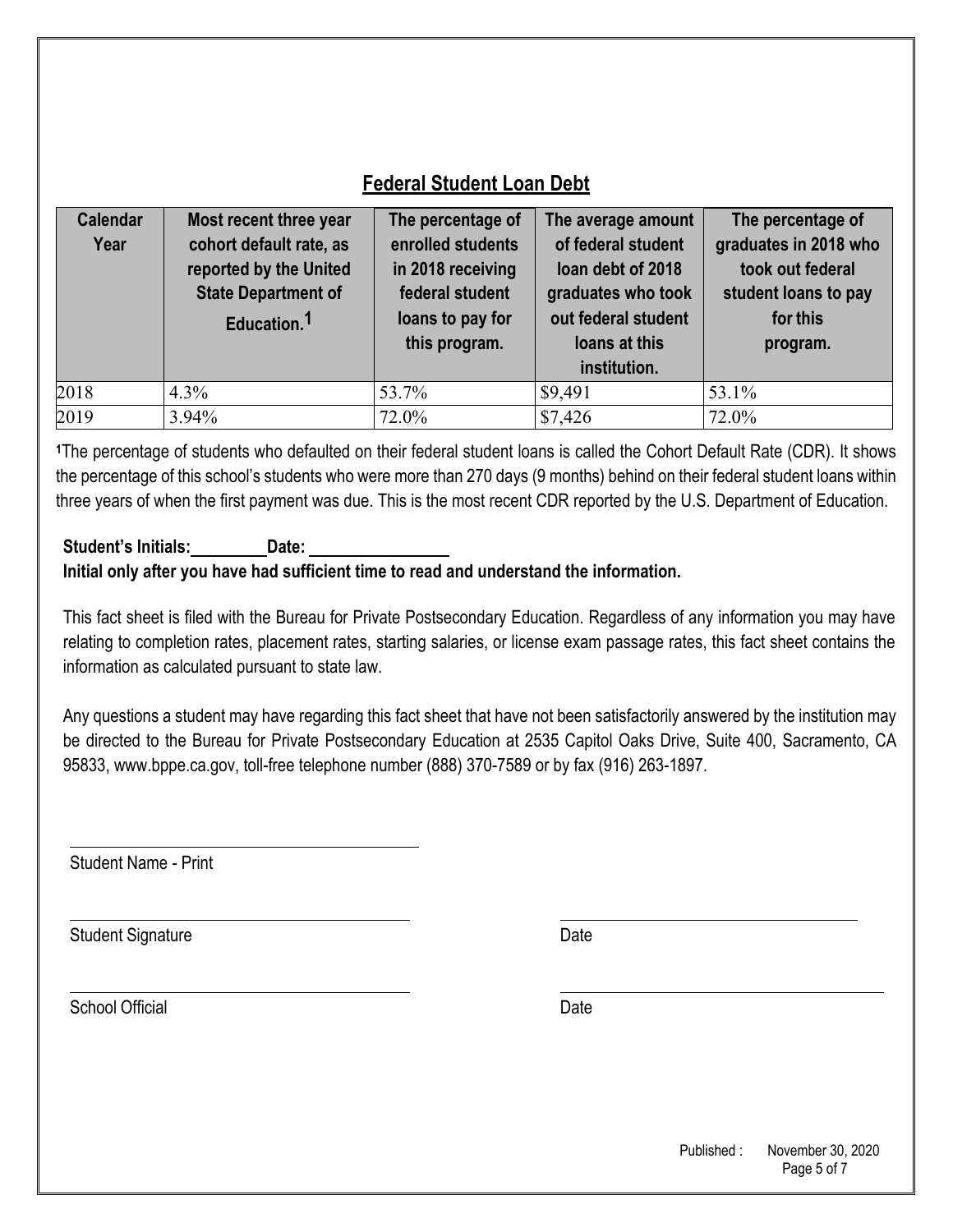

**SPARTAN COLLEGE OF AERONAUTICS AND TECHNOLOGY 8911 AVIATION BLVD., INGLEWOOD, CALIFORNIA 90301 PHONE (310) 642-5440 FAX (310) 337-0145**

www.Spartan.edu

# **Definitions**

- "Number of Students Who Began the Program" means the number of students who began a program who were scheduled to complete the program within 100% of the published program length within the reporting calendar year and excludes all students who cancelled during the cancellation period.
- "Students Available for Graduation" is the number of students who began the program minus the number of students who have died, been incarcerated, or been called to active military duty.
- "Number of On-time Graduates" is the number of students who completed the program within 100% of the published program length within the reporting calendar year.
- "On-time Completion Rate" is the number of on-time graduates divided by the number of students available for graduation.
- "150% Graduates" is the number of students who completed the program within 150% of the program length (includes on-time graduates).
- "150% Completion Rate" is the number of students who completed the program in the reported calendar year within 150% of the published program length, including on-time graduates, divided by the number of students available for graduation.
- "Graduates Available for Employment" means the number of graduates minus the number of graduates unavailable for employment.
- "Graduates Unavailable for Employment" means the graduates who, after graduation, die, become incarcerated, are called to active military duty, are international students that leave the United States or do not have a visa allowing employment in the United States, or are continuing their education in an accredited or bureau-approved postsecondary institution.
- "Graduates Employed in the Field" means graduates who beginning within six months after a student completes the applicable educational program are gainfully employed, whose employment has been reported, and for whom the institution has documented verification of employment. For occupations for which the state requires passing an examination, the six months period begins after the announcement of the examination results for the first examination available after a student completes an applicable educational program.
- "Placement Rate Employed in the Field" is calculated by dividing the number of graduates gainfully employed in the field by the number of graduates available for employment.
- "Number of Graduates Taking Exam" is the number of graduates who took the first available exam in the reported calendar year.
- "First Available Exam Date" is the date for the first available exam after a student completed a program.
- "Passage Rate" is calculated by dividing the number of graduates who passed the exam by the number of graduates who took the reported licensing exam.
- "Number Who Passed First Available Exam" is the number of graduates who took and passed the first available licensing exam after completing the program.
- "Salary" is as reported by graduate or graduate's employer.
- "No Salary Information Reported" is the number of graduates for whom, after making reasonable attempts, the school was not able to obtain salary information.